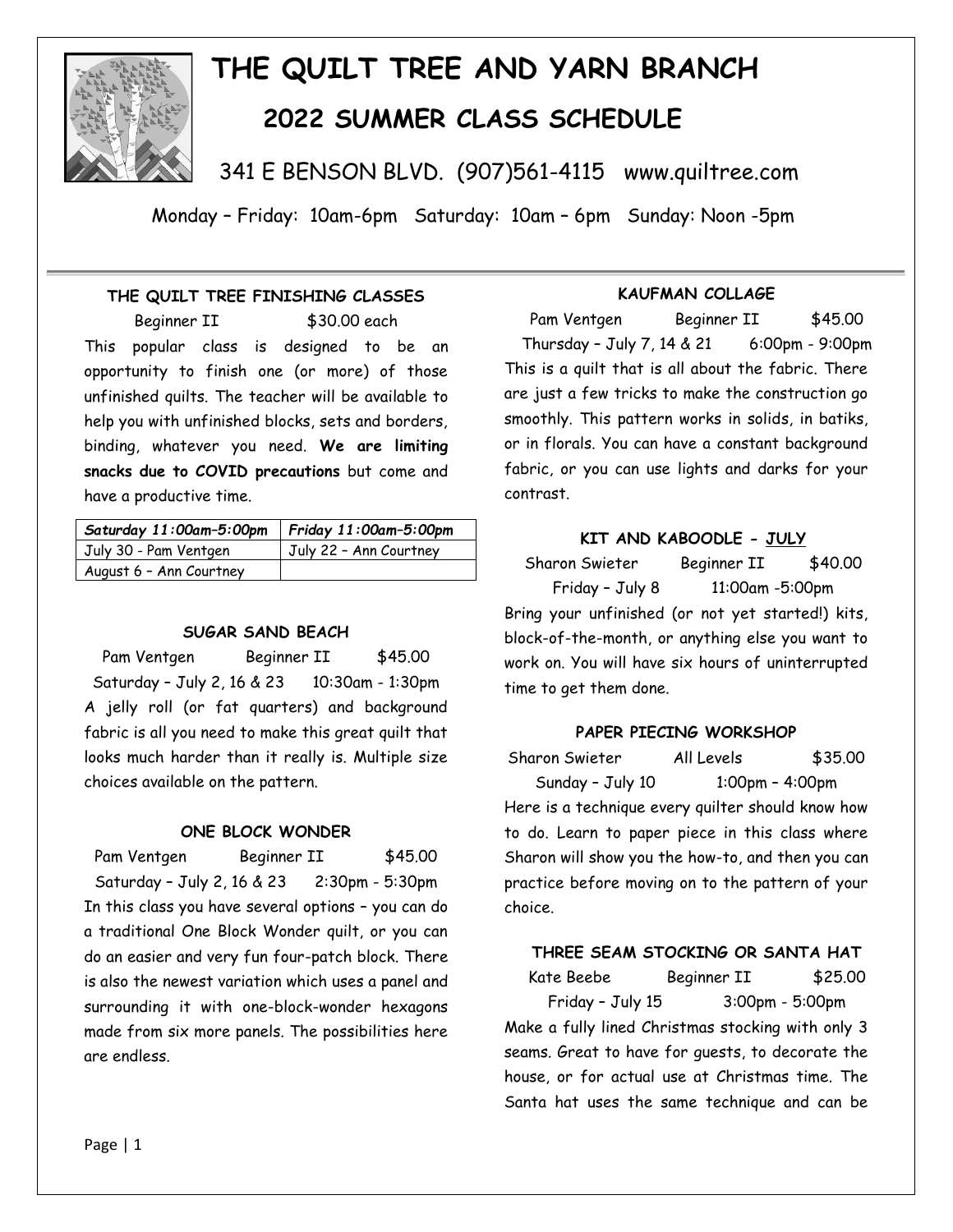used as chair back covers for holiday decoration or sized to fit your head. One or more of each item is achievable during class.

#### **GNOME TABLE RUNNER**

Teresa Kimmel Beginner II \$40.00 Sunday – July 17 12:30pm – 4:30pm Join us to make this adorable table runner or wall hanging. Mix it up and use alternate color schemes to make on for each season or holiday. Halloween gnomes, valentine gnomes, fall or spring gnomes, the possibilities are endless. These make great Christmas gifts, and it is never too early to start. These gnomes use the fusible web applique technique.

#### **BLOCK OF THE MONTH FINISHING**

Sharon Swieter Beginner II \$40.00 Sunday – July 31 12:30pm -4:30pm This class is for any of the participants in our latest Block of the Month (BOM) program. You will have an opportunity to work on finishing (or starting) the Graphic Jam BOM. Sharon will be available to help with any paper piecing questions you may have. Come join other folks working on the Graphic Jam quilt.

## **KIT AND KABOODLE - AUGUST**

Sharon Swieter Beginner II \$40.00 Tuesday – August 2 11:00am -5:00pm Bring your unfinished (or not yet started!) kits, block-of-the-month, or anything else you want to work on. You will have six hours of uninterrupted time to get them done.

## **WEAVING FABRIC FOR TEXTURE**

Kate Beebe Beginner II \$40.00 Friday – August 5 1:00pm - 5:00pm Fabric weaving is a technique that can either stand alone or work with other techniques to provide interest and dimension to your quilting and sewing. The basic technique is two pieces of fabric cut or torn into strips which are then woven together and either fused or stitched together. Books and the internet provide lots of information on weaving patterns, so you can get as complicated as you want with fabric, yarn, and ribbon. We'll discuss options for various looks/styles, and you will go home with one woven background to use as you wish.

## **HANDSCAPES – LANDSCAPES BY HAND**

Kate Beebe Beginner II \$40.00 Saturday – August 13 12:00pm - 4:00pm Easy fabric landscape made entirely by hand – no machines, no fusibles, no rotary cutters or rulers! Use big stitches (previously known as utility stitching) and fabric to "paint" a landscape of your choice. This is an easy "take–along" project, so learn it now in time for your next trip whether in an RV, in a tent, or by a stream.

## **VINO ROW TABLE RUNNER**

| Sarah Klever                                                                                                                                                                                                          | Beginner II | \$40.00          |
|-----------------------------------------------------------------------------------------------------------------------------------------------------------------------------------------------------------------------|-------------|------------------|
| Tuesday - August 9                                                                                                                                                                                                    |             | 11:00am - 3:00pm |
| Turn your table into your own Italian restaurant or<br>wine bar with this minimalist table runner. Sarah<br>made hers using 18 bottles (approx. 48"), but it can<br>be made any length you like. Don't fret about the |             |                  |
| curves, you will learn Sarah's easy-peasy method for<br>putting this together                                                                                                                                         |             |                  |

# **CLASS SUPPLIES**

Supplies are needed for almost all classes. If a pattern or book is necessary to make the quilt top or knitted project, it is a required purchase. The class fee covers instruction *only*. You are responsible for picking up your supply list and coming to class prepared.

# *We strongly recommend that you purchase your supplies prior to class day.*

The Quilt Tree / Yarn Branch cannot guarantee we will have specialty items the night of a particular class. We do try to order enough for everyone in a class. However, sometimes items do sell out prior to your class. Please review your class supply list and bring all the requested items, plus basic sewing items for quilting classes.

Page | 2